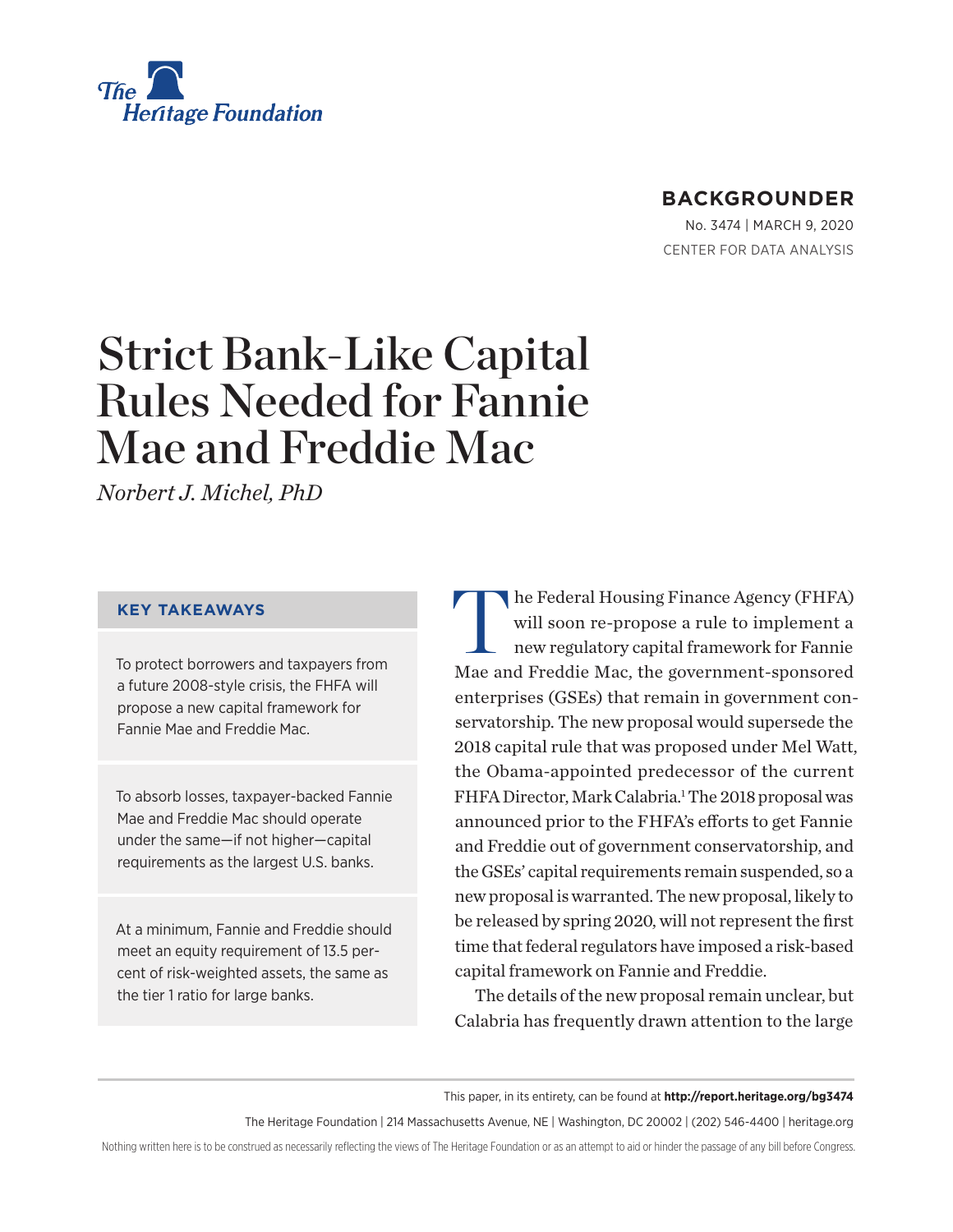disparity in capital ratios between the GSEs and the nation's largest banks, while also stating that Fannie and Freddie should "maintain capital levels commensurate with their risk profiles."2 Thus, it appears that the new proposal will move the GSEs' capital framework closer to the type of capital rules imposed on large U.S. banks. This *Backgrounder* summarizes the 2018 capital proposal and offers suggestions for making the GSEs' new risk-based capital framework stronger. In particular, the FHFA should strengthen the framework by relying on simple metrics that force Fannie and Freddie to operate with capital ratios and reserves similar to those of the nation's largest banks and mortgage insurance companies.

## Overview of Risk-Based Capital Framework

In 1988, federal banking regulators adopted risk-based capital requirements for U.S. commercial banks. These requirements were based on the first iteration of the Basel Accords, an international agreement reached through the Basel Committee on Banking and Supervision.<sup>3</sup> Banking regulators currently enforce the third version—Basel III—of the Basel rules, but the overall framework is essentially unchanged.4 The basic idea is that banks have to meet several different capital ratios using their *risk-weighted* assets rather than their *total* assets. For instance, banks have to meet a *total capital* to *risk-weighted asset* ratio of 8 percent.5

As the (simplified) example in Table 1 shows, the weights applied to various assets increase with the assets' level of perceived risk. As a result, banks have to raise relatively less capital for assets that regulators deem safer. Cash and U.S. Treasury securities, for example, are deemed riskfree, so banks do not have to raise any capital to absorb losses associated with holding either of these assets. Commercial loans, on the other hand, receive a risk weight of 100 percent because they are much riskier than either cash or Treasuries. Finally, single-family home mortgages receive a 50 percent risk weight because they are deemed to be half as risky as commercial loans.

In this example, the bank holds \$10,000 in commercial loans, so it must include the full \$10,000 in its risk-weighted assets (\$10,000 \* 1.0). While the bank is not required to include any of its cash or Treasuries in its riskweighted assets, the bank must include \$2,000 of its home mortgages (\$4,000 \* 0.50) in its risk-weighted assets. As the last column of Table 1 shows, the bank then multiplies 8 percent—its minimum capital requirement—by these risk-weighted asset figures to determine how much capital it must raise (its capital charge) for each asset category.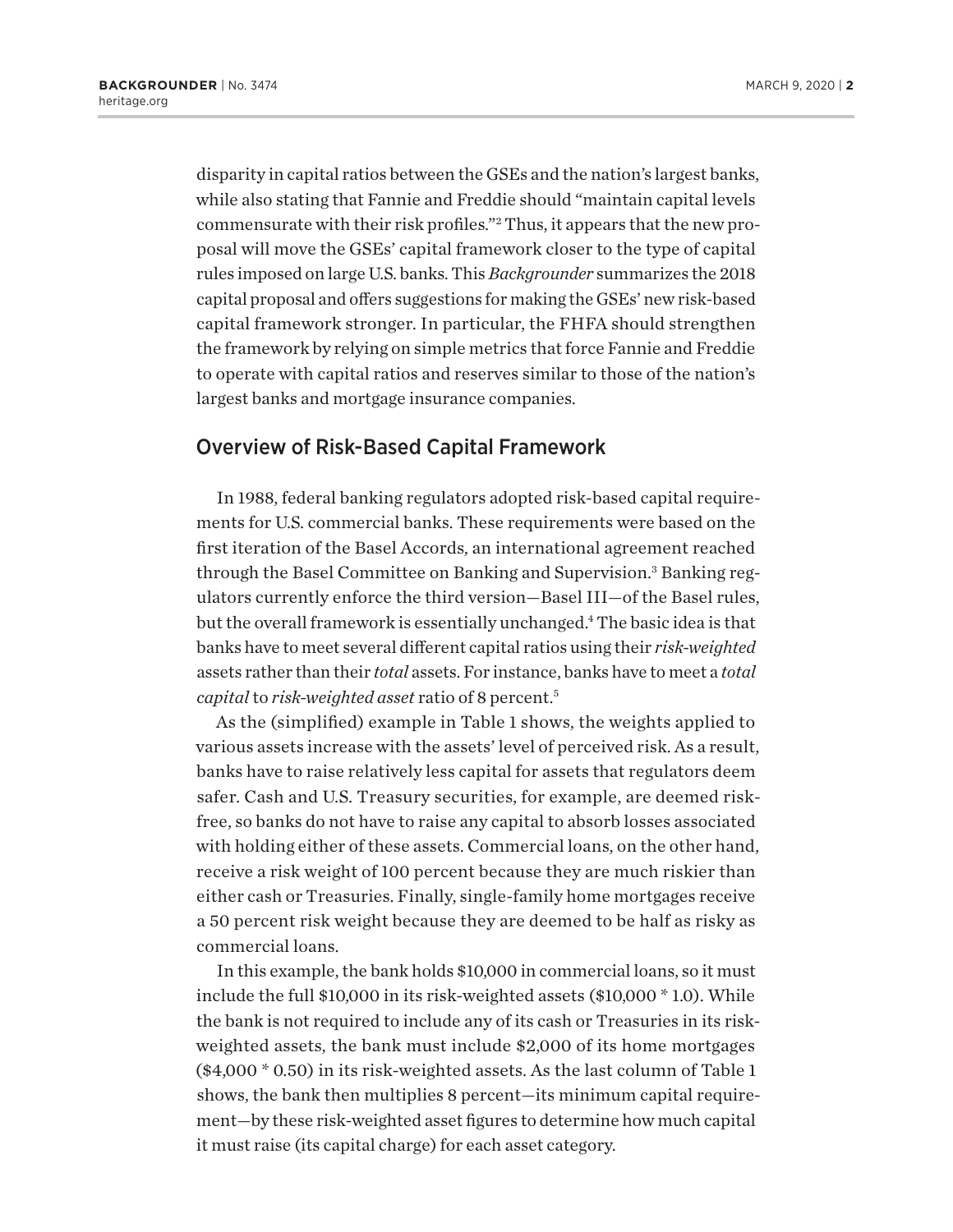TABLE 1

## **Example: How Risk Weights Determine a Bank's Capital Requirement**

| <b>Assets</b>                                                | <b>Amount</b> | <b>Risk Weights</b> | <b>Risk-Weighted</b><br><b>Assets</b> | <b>Total Capital</b><br><b>Required (8%)</b> |
|--------------------------------------------------------------|---------------|---------------------|---------------------------------------|----------------------------------------------|
| Cash                                                         | \$1,000       | 0%                  | \$0                                   | \$0                                          |
| U.S. Treasuries                                              | \$3,000       | 0%                  | \$0                                   | \$0                                          |
| Fannie Mae MBS                                               | \$5,000       | 20%                 | \$1,000                               | \$80                                         |
| Single-Family Home Mortgages                                 | \$4,000       | 50%                 | \$2,000                               | \$160                                        |
| <b>Commercial Loans</b>                                      | \$10,000      | 100%                | \$10,000                              | \$800                                        |
| <b>TOTAL</b>                                                 | \$23,000      |                     | \$13,000                              | \$1,040                                      |
| <b>SOURCES:</b> Risk weights are taken from Basel III rules. |               |                     |                                       | BG3474 $\blacksquare$ heritage.org           |

Thus, the bank must raise \$1,040 in capital to meet its minimum requirement (\$13,000 \* 8 percent). If, alternatively, all the assets received a risk weight of 1 (100 percent), then the bank would have to raise capital for 100 percent of its assets, requiring total capital of \$1,840 (\$23,000 \* 8 percent). Thus, for any given required ratio, a bank has to raise less capital when regulators determine that certain assets should have a risk weight of less than 1.6 This example provides the basic mechanics of the risk-based capital framework that U.S. banks must follow, but the complete set of requirements is much more detailed.

The framework for the largest U.S. banks, for example, includes minimum requirements based on several different measures of capital, such as tier 1 capital, common equity tier 1 capital, and tier 2 capital.<sup>7</sup> In addition to meeting minimum capital ratios based on these different measures, the largest U.S. banks have to meet (among others) a liquidity coverage ratio,<sup>8</sup> a supplemental leverage ratio (SLR) that broadly accounts for off-balance-sheet exposures, and a capital conservation buffer (CCB).<sup>9</sup> Failure to meet the SLR and CCB requirements trigger restrictions on capital distributions, so both serve as de facto *higher* minimum-leverage requirements.10

While such a complex framework with many different risk weights gives the appearance of capital precisely tailored to match various risks, regulators have little choice but to develop weights based (at least partly) on previous loss experiences. Therefore, a framework with a single risk weight—even a weight of 1, where all assets are weighted equivalently—can be adjusted to target any desired capital level just as effectively. Still, even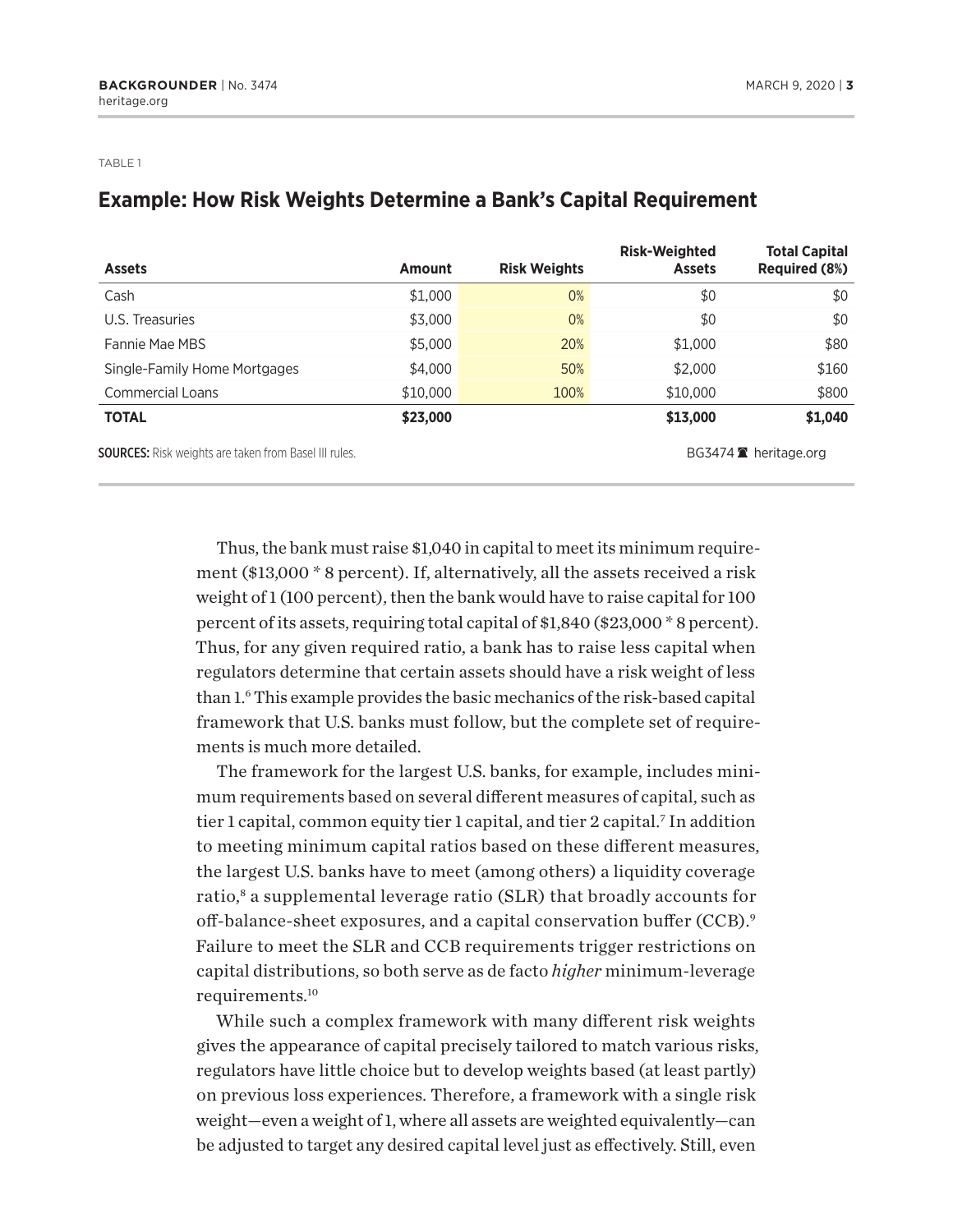with the level of complexity in the FHFA's 2018 capital proposal, it is clear that bank-like capital requirements can easily be formulated to apply to Fannie Mae and Freddie Mac.

#### Summary of FHFA's 2018 Capital Proposal

After the federal government placed Fannie Mae and Freddie Mac in government conservatorship in 2008, the FHFA suspended the companies' regulatory capital requirements. In 2017, the FHFA implemented the Conservatorship Capital Framework (CCF), an "aligned risk measurement framework" that was designed to ensure that Fannie and Freddie would operate prudently while in conservatorship.11 The FHFA then used the CCF as the foundation for its 2018 risk-based capital proposal, a plan that was released to "provide transparency to all stakeholders about FHFA's supervisory view on this topic."12 In other words, the 2018 proposal is essentially a hypothetical capital framework, one that could have been implemented if the FHFA had lifted the suspension of the firms' capital requirements.

The 2018 proposal, like other risk-based capital regimes, is designed to impose risk-based capital charges tailored to the risk of specific assets. Because the majority of Fannie's and Freddie's assets are related to home mortgages, a main goal of the 2018 proposal is to tailor capital charges to the various types of mortgage loans that the companies purchase. The proposal also seeks to tailor capital charges to the companies' *market risk* (the financial risk associated with holding different types of assets in a portfolio), *credit risk* (the risk that borrowers and creditors might not meet their financial obligations), and *operational risk* (the risk of the ongoing business of guaranteeing securities). To appropriately tailor risk, the framework uses a variety of methods to develop weights and multipliers that are then used to estimate these risk components.

The proposal establishes three approaches to determining the GSEs' *market-risk* capital. However, the FHFA gives this type of risk relatively little weight because "the Enterprises'[Fannie's and Freddie's] retained portfolio activities have been greatly limited through conservatorship."13 To determine the risk-based *credit-risk* requirement, the proposed framework starts by segmenting *mortgage credit risk* into the following three categories: *expected loss* (the borrowers' failure to meet mortgage obligations during stable housing market conditions), *unexpected loss* (the borrowers' failure to make mortgage payments during a stressful event, such as a housing market downturn or a recession), and *catastrophic loss* (any losses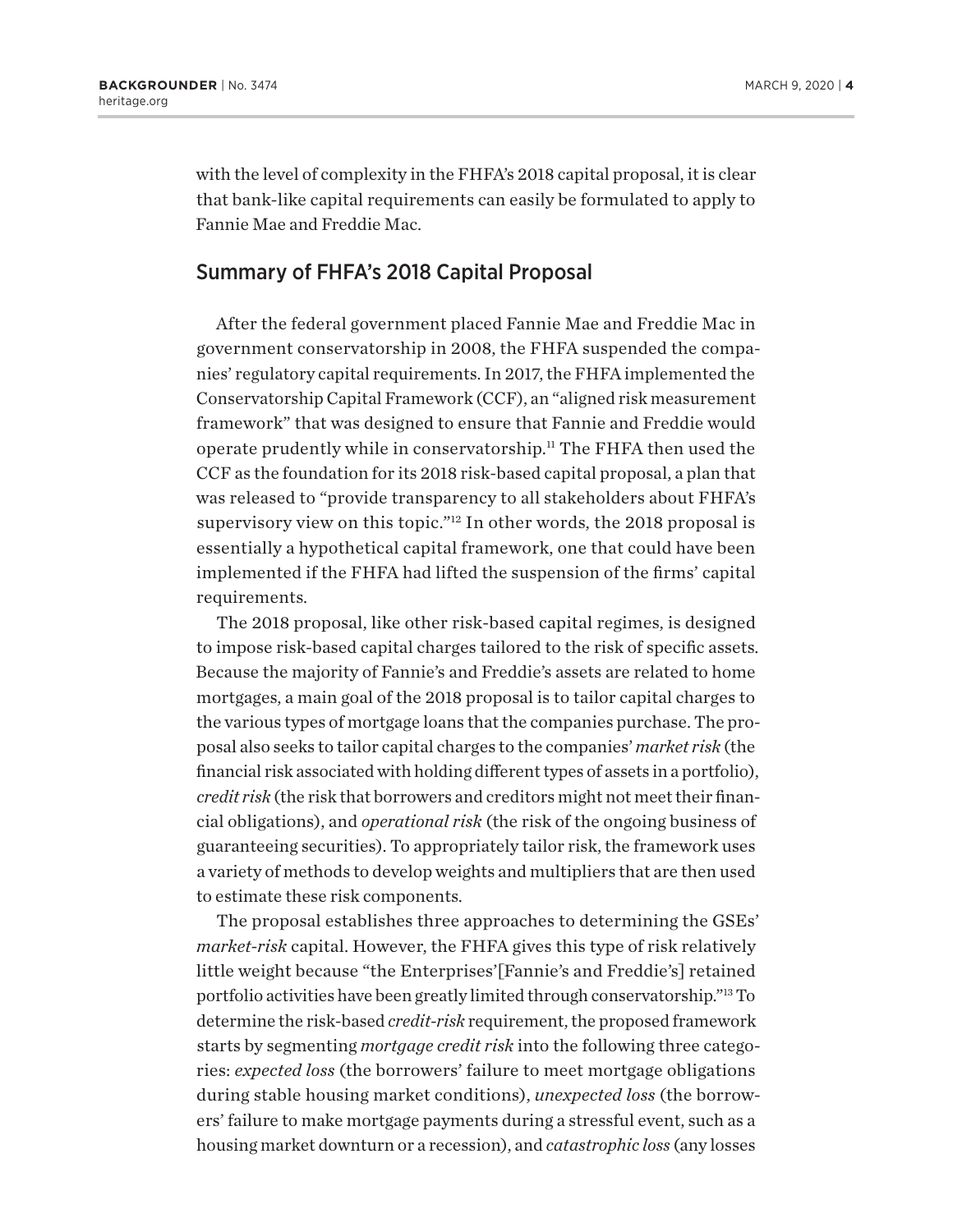beyond unexpected losses that are deemed highly unlikely to occur).14 This scheme requires someone to forecast losses under stress conditions, so the FHFA does so using methods similar to those used to predict such losses for large banking institutions.15 The FHFA then calculates a series of risk factors based on individual loan characteristics, such as loan-to-value and credit score.16

For the *operational-risk* component, the FHFA uses the Basel Basic Indicator Approach to require Fannie and Freddie to take a capital charge of eight basis points times the unpaid principal balance of all assets and guarantees with credit risk.17 Independent of these requirements, the proposal includes a *going-concern buffer*, a fixed capital charge designed to require capital sufficient to support operations after "a period of severe financial stress."18 Using Fannie's and Freddie's Dodd–Frank Act stress test results, the FHFA proposes a going concern capital charge of 75 basis points times the unpaid principal balance of assets and guarantees.<sup>19</sup>

Additionally, the proposal suggests two possible leverage ratio rules that would serve as alternative minimum capital requirements. The first option would require capital equal to 2.5 percent of total assets and off-balancesheet guarantees, regardless of the risk characteristics of those assets and guarantees. The second approach would require capital equal to 1.5 percent of certain mortgage-backed securities held by third parties (and off-balancesheet guarantees), as well as 4 percent of the companies' remaining total assets (including off-balance-sheet assets).20

According to the FHFA, the proposed framework is "designed to establish the necessary minimum capital for the Enterprises to continue operating after a stress event comparable to the recent financial crisis."21 The FHFA estimates that, under this risk-based proposal, using 2017 financial data, the total capital required for Fannie Mae would be \$115 billion, and the total for Freddie Mac would be \$65.9 billion.<sup>22</sup> Thus, the proposed framework would require a combined total of \$180.9 billion in capital from the companies, slightly less than the total credit (\$191 billion) that the companies have drawn from the U.S. Treasury since 2008.<sup>23</sup>

As discussed above, this capital level—or any other level—could be targeted just as effectively with a single-risk weight. For instance, applying a 50 percent risk weight and an 8 percent capital requirement—the same as required of banks—to Fannie's and Freddie's mortgage assets and total off-balance-sheet exposures results in a combined capital requirement of approximately  $$212$  billion.<sup>24</sup> This figure is 11 percent more than required in the 2018 proposal, evidence that a fairly simple framework would require similar capital levels to a more complex system. The next section of this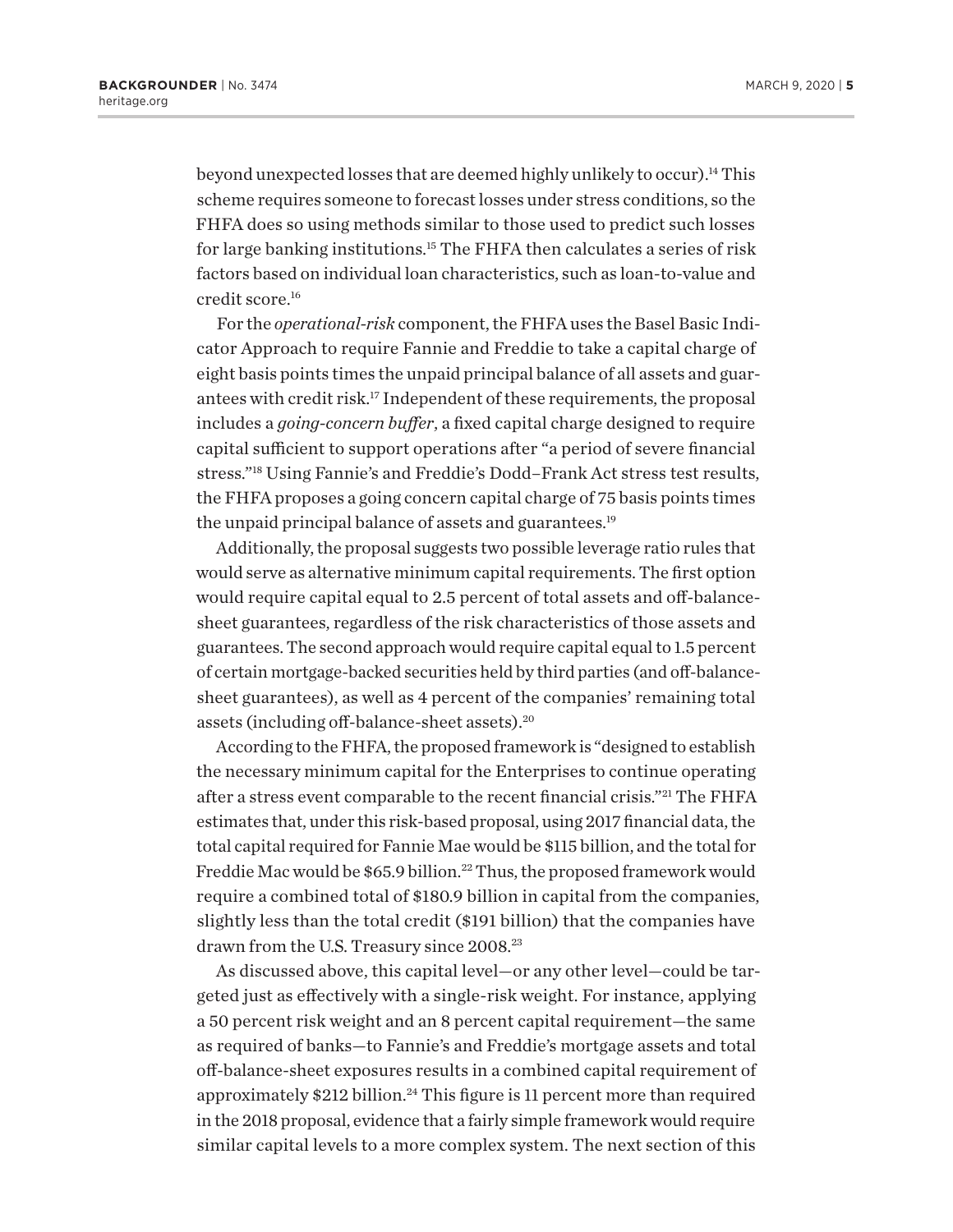*Backgrounder* focuses on several issues that the FHFA should address to further strengthen the safety and soundness of Fannie and Freddie outside of government conservatorship.

#### Factors that the FHFA Should Consider

The FHFA is moving forward with plans to end the government conservatorship for Fannie Mae and Freddie Mac, so developing a strong capital framework for the companies is a laudable goal. While safety and soundness dictates that capital requirements should be rather high, basic economic concerns, such as the ability to earn a competitive rate of return on invested funds, dictate that firms would prefer relatively lower capital requirements.

To some extent, the FHFA will have to balance these competing factors, but the agency should err on the side of safety and soundness to better protect borrowers and taxpayers. Furthermore, the FHFA should ensure that the new capital rules mitigate the GSEs' historical funding advantage, whereby Fannie and Freddie have been allowed to operate with higher leverage than their competitors. Historically, this type of advantage has contributed to the companies' ability to grow larger than other financial institutions, thus increasing their systemic risk. The following ideas are offered to help regulators develop new capital requirements that foster a more competitive mortgage finance industry and more adequately protect borrowers and taxpayers.

**Capital Is Not Equivalent to Cash.** One often-overlooked issue with equity capital requirements is that they do not require the company to hold any type of asset in reserve to cover losses. Equity requirements merely compel the firm to fund its operations with a certain amount of equity rather than debt. If, for example, Fannie Mae raised \$300 billion in equity to meet its capital requirement, it would then use those funds to buy mortgages and to pay employees to run its securitization business. The company would not, however, be compelled to hold any of the \$300 billion in some type of cash reserve. For this reason, insurance companies of all kinds—even mortgage insurance companies—are typically required to hold reserves in the form of cash and liquid securities.25 Because Fannie and Freddie operate much like a mortgage insurance company, whereby their promise to make payments to investors ultimately depends on whether borrowers make their home mortgage payments, the FHFA should require cash reserves as part of any new capital framework. For comparison, as of 2018, the Mortgage Guaranty Insurance Corporation, one of the nation's larger private mortgage insurance companies, held 64 percent of its five-year average revenue as loss reserves.<sup>26</sup>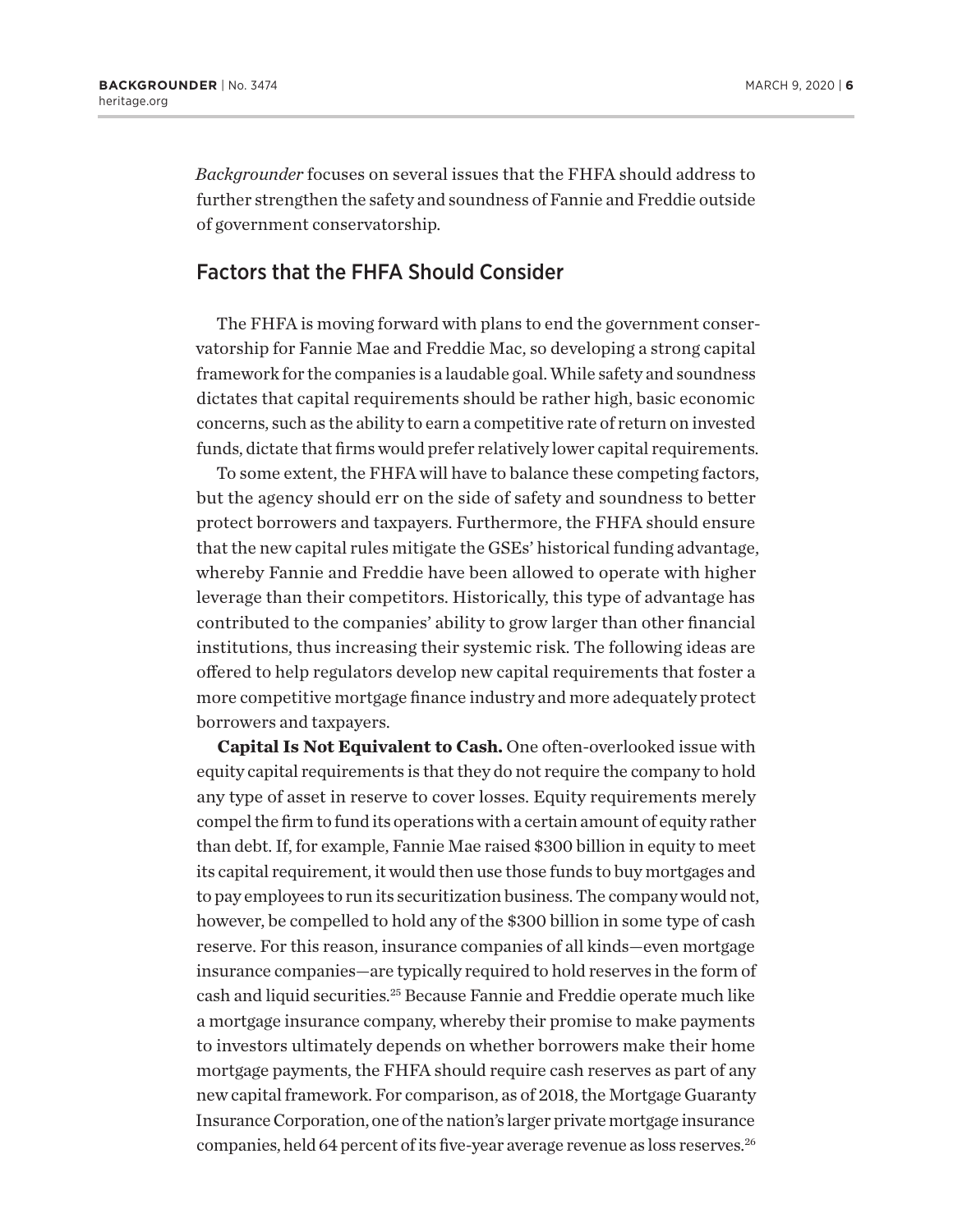More broadly, most states require mono-line insurers (insurance companies that provide one specific type of insurance) to hold large contingency reserves, with as much as half of all insurance premiums held in reserve for 10 years to cover possible future losses.27 Similarly, large banks must adhere to reserve requirements and meet a minimum liquid asset requirement. The FHFA could better protect borrowers and taxpayers by requiring Fannie and Freddie to hold a fixed portion of their guarantee fees as a cash reserve against both expected and unexpected losses.28

**Insolvency Is Meaningless Without a Receivership Process.** The amount of any company's equity funding, recorded on the balance sheet, merely represents the amount of losses a firm can sustain before it becomes insolvent. When a company does reach insolvency, equity holders can lose their investment through bankruptcy or receivership, depending on the type of company. Prior to the Housing and Economic Recovery Act of 2008, no clear receivership requirement existed for Fannie and Freddie. While clear statutory guidelines now authorize (and in some circumstances require) the FHFA to shut down Fannie and Freddie if they become insolvent, the receivership process itself remains ambiguous.<sup>29</sup> It remains critical, therefore, that the FHFA create a clear receivership process to shut down the companies if they again become insolvent. In the absence of such a process, any capital requirements will lack the necessary enforcement mechanism to protect taxpayers from another bailout of Fannie and Freddie.

**An Overly Complex Capital Framework Is Unnecessary.** Risk-based capital frameworks are based on subjectively determined risk weights that are subject to error and manipulation,<sup>30</sup> and history demonstrates that a risk-based capital framework for Fannie and Freddie can fail miserably. In 1992, the Federal Housing Enterprises Financial Safety and Soundness Act specified a minimum leverage ratio and "a highly prescriptive approach to risk-based capital requirements for the Enterprises,"31 as well as a riskbased capital stress test. The stress test was designed to ensure that Fannie and Freddie could survive "a ten-year period with large credit losses and large movements in interest rates,"<sup>32</sup> whereby the credit losses were triggered by an 11 percent drop in nationwide real estate prices.<sup>33</sup>

Yet, in 2004, Fannie Mae was designated "significantly undercapitalized,"34 and the Office of Federal Housing Enterprise Oversight (OFHEO) required both Freddie and Fannie to maintain 30 percent more than the minimum capital requirement.<sup>35</sup> By March 2008, the OFHEO lowered this surplus capital requirement to 20 percent above the minimum, provided that Fannie and Freddie would "raise significant capital and maintain overall capital levels well in excess of requirements."36 In May 2008, after Fannie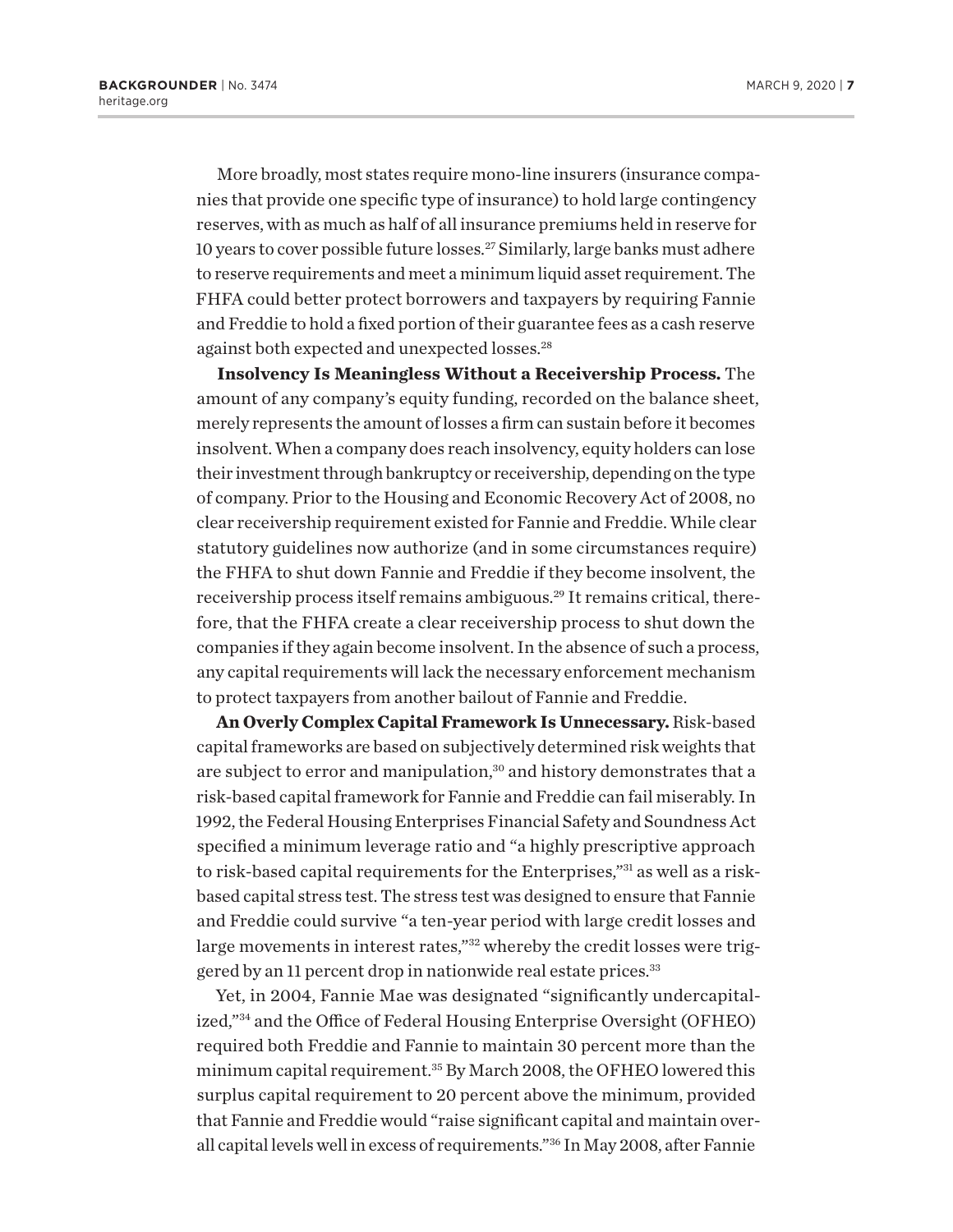Mae raised an additional \$7.4 billion in new capital, the OFHEO lowered the surplus requirement to 15 percent above the minimum.<sup>37</sup> In September 2008, Fannie and Freddie were deemed insolvent and were placed in government conservatorship. Thus, despite an extensive risk-based capital framework, statutory minimum requirements, and the addition of nearly \$10 billion in new capital, Fannie and Freddie still did not have adequate capital to withstand the 2008 housing downturn. Because it is impossible to know, ahead of time, what the "right" amount of capital will be to cover future losses, the best that regulators can do is set the capital level high enough to cover expected losses based on previous experiences. Thus, requiring capital sufficient to cover losses similar to those experienced in the 2008 downturn, as the FHFA's 2018 proposal does, is a reasonable approach. To accomplish this goal, the new capital framework should be as straightforward and transparent as possible.

**Risk Tends to Rise During Housing Booms.** Fannie and Freddie have historically helped to fuel lending for home purchases during boom periods when housing sales are rapidly increasing and prices are rising, thus increasing the amount of relatively riskier loans in the financial system.<sup>38</sup> To mitigate this problem, the FHFA could implement a capital buffer that requires Fannie and Freddie to add capital during boom periods. For instance, the firms' capital ratio could be increased—by perhaps 1 or 2 percentage points—when home price growth breaches a fixed threshold, such as 50 percent above the long-term trend.39 Alternatively, the FHFA could modify the Federal Reserve's countercyclical capital buffer framework to apply to the GSEs' operations, perhaps by tying additional capital buffers to mortgage growth in various U.S. regions.40

**Fannie and Freddie Have an Unjustified Funding Advantage.** Although Fannie and Freddie are somewhat unique compared to large U.S. banks, they have already demonstrated that their exposure to credit risk poses at least as much risk to the U.S. financial sector and to the economy. Thus, the FHFA's new proposal should account for the fact that Fannie and Freddie have regularly been allowed to use higher leverage than private financial firms holding the same financial assets. For instance, just prior to the 2008 crisis, a bank holding Fannie Mae's mortgage-backed securities would have had a capital charge of 1.6 percent (a risk weight of 0.2 times the required capital of 8 percent), whereas Fannie Mae could have held the same asset with a capital charge of only 0.45 percent. For any mortgage held on its balance sheet, Fannie Mae would have had a capital charge of (at most) 2.5 percent, whereas a bank would have had a 4 percent capital charge (a risk weight of 0.5 times the required capital of 8 percent).<sup>41</sup> While large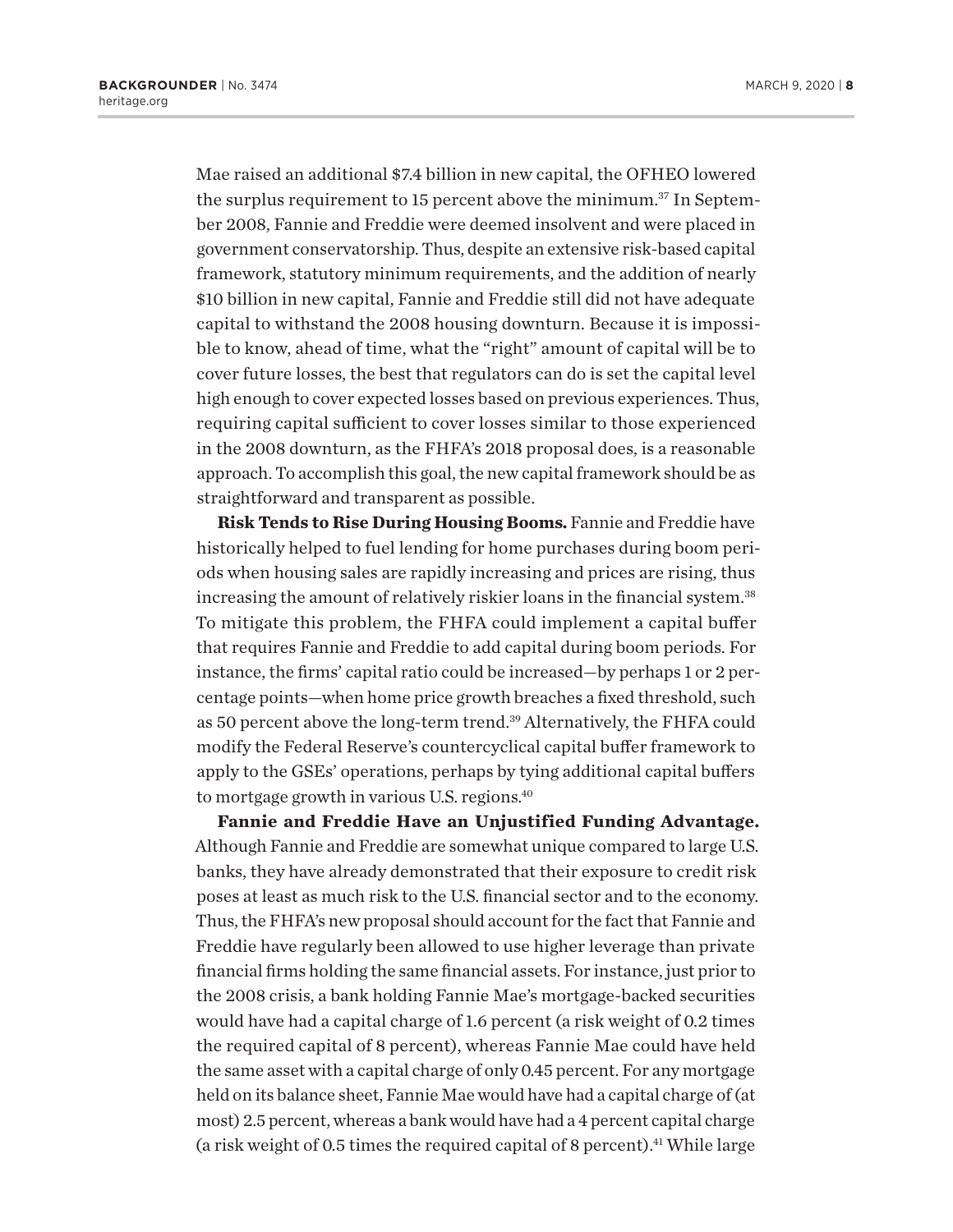banks are typically leveraged at roughly a 12-to-1 ratio (for every dollar of equity, they have \$12 in debt), Fannie and Freddie have been at least five times as highly leveraged (a ratio of at least 60 to 1),<sup>42</sup> leading to higher returns for GSE shareholders and higher risk for taxpayers, borrowers, and the broader economy.

Separate from these specific concerns, a comparison of the operations of Fannie and Freddie with other large U.S. financial institutions suggests that regulators should view these firms similarly. For instance, the largest U.S. banks and the Federal Home Loan Banks (FHLBs) are an integral part of the U.S. home mortgage financing system. For decades, each of these institutions has had to meet rigorous capital requirements that were more stringent than those required of Fannie and Freddie.

## A Comparison to "G-SIBs" and Federal Home Loan Banks

For decades, federal policy has allowed Fannie and Freddie to operate with far less equity—in other words, with higher leverage—than either the largest U.S. banks or the FHLB system. While there is no doubt that Fannie and Freddie do not operate exactly like banks or the FHLBs, each of these respective institutions is involved in funding trillions of dollars in home mortgages. Therefore, it is useful to compare the operations and the capital requirements for the largest U.S. banks and the FHLBs to those of Fannie and Freddie.

The FHLB system, created in the 1930s, is a government-sponsored enterprise that, like Fannie and Freddie, supports mortgage lending.<sup>43</sup> Unlike Fannie and Freddie, the FHLB system is a set of member-owned cooperative banks that provide loans—known as advances—to their member institutions. The system consists of 11 regional FHLBs, with nearly 7,000 members, which include some of the largest financial firms in the United States, such as JPMorgan Chase, Wells Fargo, Citigroup, and Bank of America.<sup>44</sup>

As of December 2018, the 11 FHLBs reported a combined total of \$1.1 trillion in assets, with total advances of \$728.8 billion (66 percent of its assets). Combined, the FHLBs also held \$62.2 billion in mortgages.45 Among the individual FHLBs, the size and asset composition vary substantially. The Atlanta FHLB (total assets of \$155 billion) is the largest in the system, and the Topeka FHLB (total assets of \$48 billion) is the smallest. The ratio of advances to total assets varies from 50 percent (the Indianapolis FHLB) to 77 percent (the Pittsburgh FHLB).<sup>46</sup> All of the FHLBs have similar capital ratios because they are each governed by the same capital requirements.<sup>47</sup> In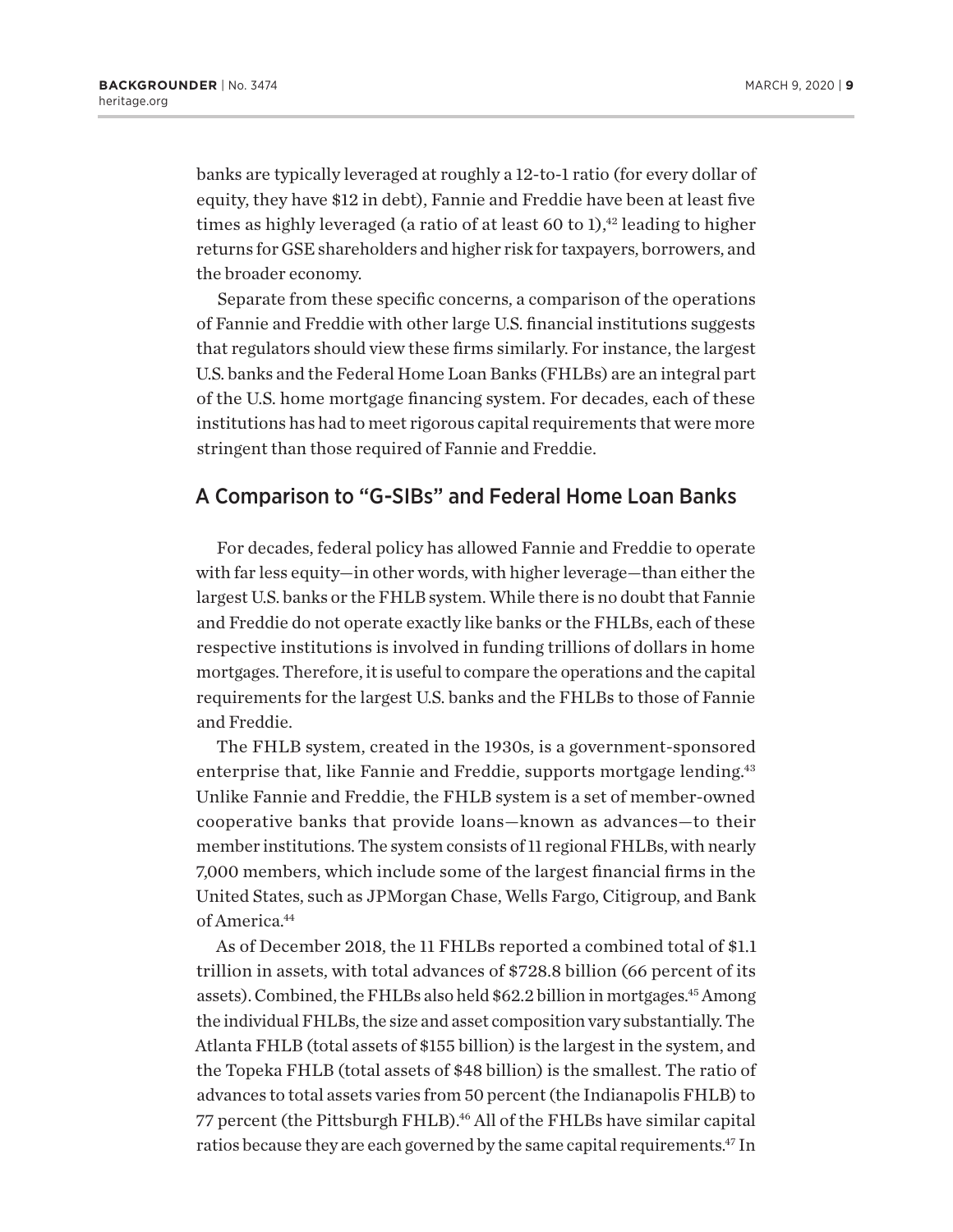particular, each FHLB must maintain total capital equal to at least 4 percent of total assets, as well as a leverage ratio of at least 5 percent of total assets.<sup>48</sup> As of 2018, the system's average regulatory capital ratio was  $5.4$  percent.<sup>49</sup>

Separately, all U.S. banks—including many that are members of the FHLB system—are governed by a set of formal capital requirements. In general, these requirements are implemented by one of three U.S. regulators, and they are based on principles developed by the international Basel Committee on Banking Supervision.<sup>50</sup> The requirements differ for banks based on their size, with the smallest banks facing less complex capital rules and somewhat lower requirements. As of 2018, many U.S. banks with less than \$10 billion in total assets can comply with an optional *community bank leverage ratio* framework that requires a *tier 1 capital-to-asset* ratio of 9 percent.51 Tier 1 capital consists mainly of common stock, so it is considered the most loss-absorbing form of equity capital.<sup>52</sup>

The largest U.S. banks, referred to as global systemically important banks (G-SIBs), have to meet higher capital requirements based on the theory that their failure might pose a threat to the global financial system.53 As with the FHLBs, each of the eight G-SIBs<sup>54</sup> has similar capital ratios because each is governed by the same capital requirements as the others.55 As a group, the G-SIBs have an average *tier 1 capital ratio* of 14.07 percent, an average *tier 1 leverage ratio* of 8.4 percent, and an average *supplemental leverage ratio* of 6.7 percent.56 Combined, the 8 G-SIBs have total assets of \$11.5 trillion, and *tier 1 capital* of \$939 billion.<sup>57</sup> Collectively, the eight G-SIBs hold approximately \$800 billion in residential mortgages.58

For the past several years, the two largest U.S.-based G-SIBs were Bank of America and JPMorgan Chase, with total assets (as of December 31, 2018) of \$2.4 trillion and \$2.6 trillion, respectively.59 JPMorgan's balance sheet reveals that its single largest asset is its loan portfolio (at \$985 billion), and its second-largest asset is its securities trading book (at \$414 billion). The bank's loan portfolio consists of loans made to firms in all kinds of industries, but its single largest exposure is \$143 billion in real estate loans.<sup>60</sup> The balance sheet shows that JPMorgan funds its operations mostly with deposits (\$1.47 trillion) and long-term debt (\$282 billion). JPMorgan also has \$257 billion in total equity available to absorb accounting losses. These equity and asset balance sheet figures result in an equity ratio of 10 percent, whereas the bank reports a (risk-weighted) total capital ratio of 15.5 percent, and a (risk-weighted) tier 1 capital ratio of 13.7 percent. $61$ 

Bank of America's balance sheet reveals similar lending and funding operations. The bank's single largest asset is its loan portfolio of \$937 billion, an assortment of loans that includes  $$209$  billion in residential mortgages.<sup>62</sup>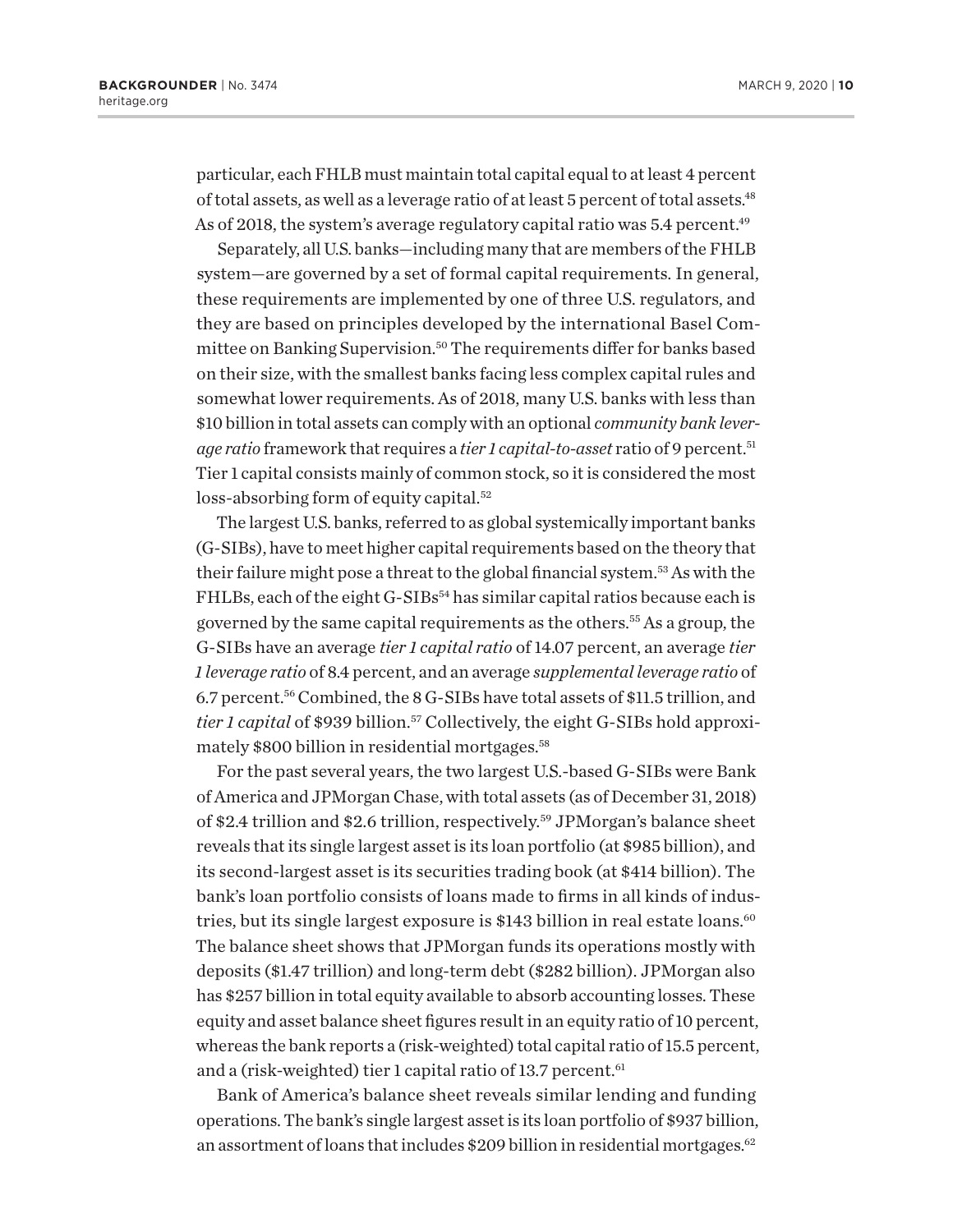The bank also has a trading book of \$214 billion, and it separately holds \$238 billion in debt securities, for a combined portfolio of \$452 billion. Bank of America funds its business mainly with deposits (\$1.4 trillion), while it reports long-term debt of \$229 billion and total equity of \$265 billion. These equity and asset balance sheet figures result in an equity ratio of 11 percent, and the bank reports a (risk-weighted) total capital ratio of 15.1 percent, as well as a (risk-weighted) tier 1 capital ratio of 13.2 percent.<sup>63</sup>

Each of the two largest G-SIBs is smaller than Fannie Mae and slightly larger than Freddie Mac. As of December 31, 2018, Fannie and Freddie had total assets of \$3.4 trillion and \$2.1 trillion, respectively.<sup>64</sup> For Fannie Mae, \$3.25 trillion of its total assets were mortgage loans,<sup>65</sup> while mortgage loans accounted for \$1.89 trillion of Freddie Mac's assets.<sup>66</sup> Thus, a single asset category—residential mortgage loans—represents 95 percent of Fannie's total assets and 91 percent of Freddie's total assets. This level of concentration in a single financial asset is much higher than anything at either the FHLBs or the G-SIBs.

For instance, the FHLBs' total advances to member banks represent about 67 percent of the FHLBs' total assets, and JPMorgan's and Bank of America's total loans represent 38 percent and 40 percent of total assets, respectively. When the analysis is restricted to only residential mortgages, JPMorgan and Bank of America, the two largest G-SIBs, both have home loans that represent less than 10 percent of their total assets. Wells Fargo, the G-SIB that holds the largest dollar amount of residential mortgages, holds \$321 billion in single family loans, representing 17 percent of their (\$1.9 trillion) total assets.67

With regard to funding their operations, nearly 100 percent of Fannie's and Freddie's assets are funded by debt.<sup>68</sup> Fannie and Freddie issue bonds and notes, but they also issue guaranteed fixed-income securities (backed by mortgage loans), whereby they promise to repay investors a series of interest and principal payments. All of the companies' debt, therefore, is ultimately tied to the performance of a single asset class (residential mortgages).<sup>69</sup> While banks fund their operations mainly from a single source—short-term customer deposits represent 57 percent and 58 percent of JPMorgan's and Bank of America's total assets, respectively—the main risk associated with those funds is that large numbers of customers remove their deposits at once. Consequently, banks are required to hold 10 percent of their deposits as reserves.70

Furthermore, large-scale bank runs, where masses of customers rush to remove their money from the bank, are exceedingly rare in the U.S. due largely to federal deposit insurance.<sup>71</sup> In fact, banks generally saw an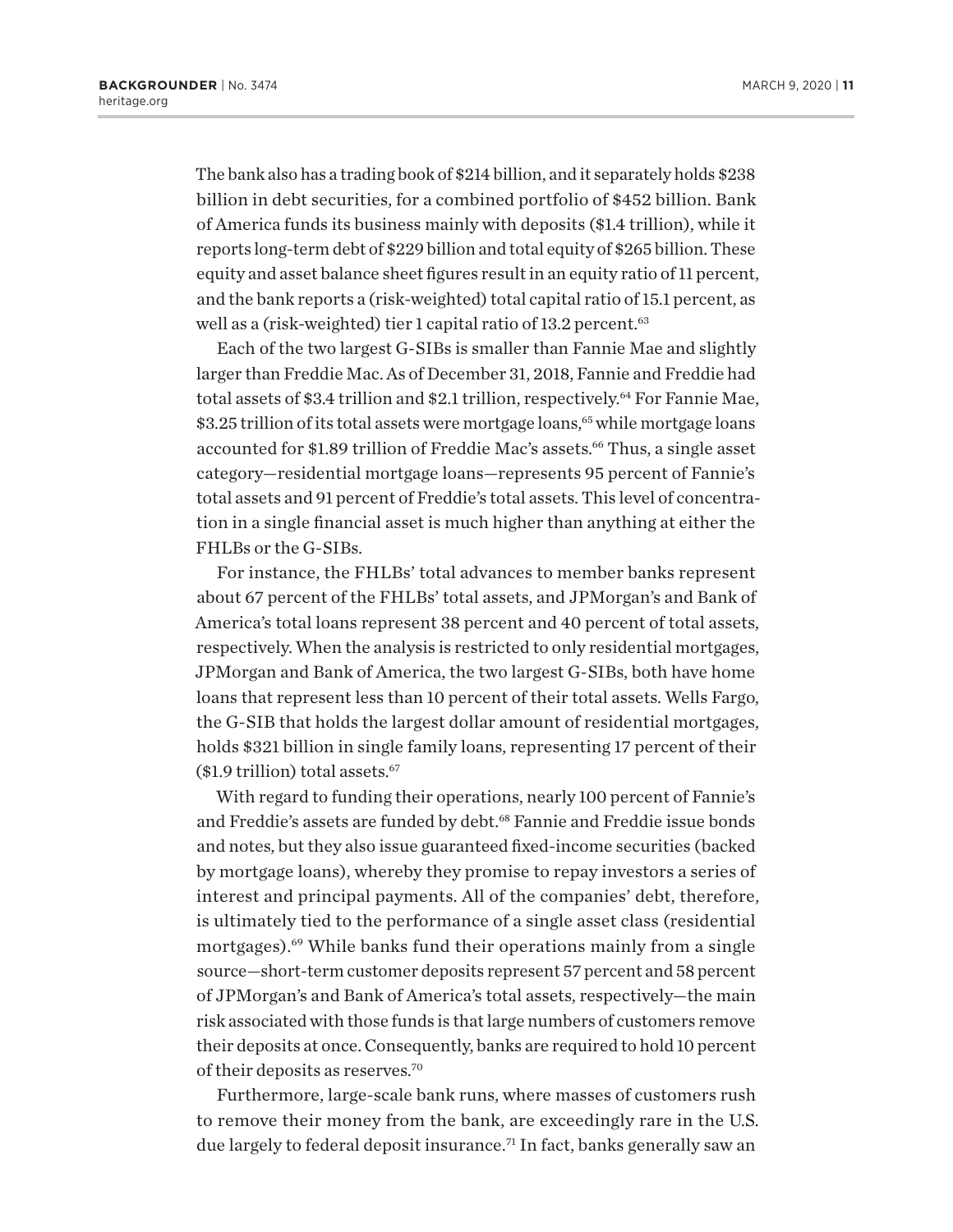increase in both transaction and term deposits during the 2008 financial crisis.72 Recently, one Federal Reserve official even noted that "banks generally provide credit, with deposits providing stable funding."73 Thus, it is far from clear that the short-term nature of banks' main funding source makes their operations riskier than Fannie's and Freddie's mortgage business. Moreover, given their relatively high degree of asset diversity compared to Fannie's and Freddie's, at least one aspect of banks' operations is clearly safer—banks hold a diversified asset portfolio (many types of loans) whereas Fannie and Freddie hold essentially one asset. Combined, Fannie and Freddie had total assets—all related to home mortgages—of \$5.5 trillion in 2018, equivalent to about half of the total assets of *all* of the U.S. G-SIBs.74

Given these financial conditions, there is no objective reason why regulators should allow Fannie and Freddie to be much more highly leveraged than the largest U.S. banks. In fact, given their sheer size and lack of financial diversification, to say nothing of their troubled financial history, it would be reasonable to require Fannie and Freddie to have *higher* equity capital requirements than the G-SIBs. Similarly, there is no clear reason why Fannie and Freddie should be allowed to operate with lower capital requirements than the FHLBs.

## Recommendations for the FHFA

As part of an effort to usher Fannie and Freddie out of government conservatorship, the FHFA has announced that it will re-propose the 2018 capital framework that was released under Mel Watt, the previous FHFA Director. While it is unclear exactly which requirements the new proposal will include, current FHFA Director Calabria has announced that Fannie and Freddie should "maintain capital levels commensurate with their risk profiles."75 Calabria has also drawn attention to the large disparity in leverage between the GSEs and the nation's largest banks.<sup>76</sup> Given their similarity in terms of risk, there is no objective reason why regulators should allow the GSEs to be five times as leveraged as these banks, as prior to the 2008 crisis.

To improve safety and soundness, as well as competitiveness in the mortgage financing market, the FHFA's new capital framework for Fannie and Freddie should:

<sup>l</sup> **Mitigate Fannie's and Freddie's funding advantage.** At minimum, the FHFA should require Fannie and Freddie to take the same capital charge for mortgage-related assets as is required of the nation's largest banks (in most cases, 4 percent for home mortgages and 1.6 percent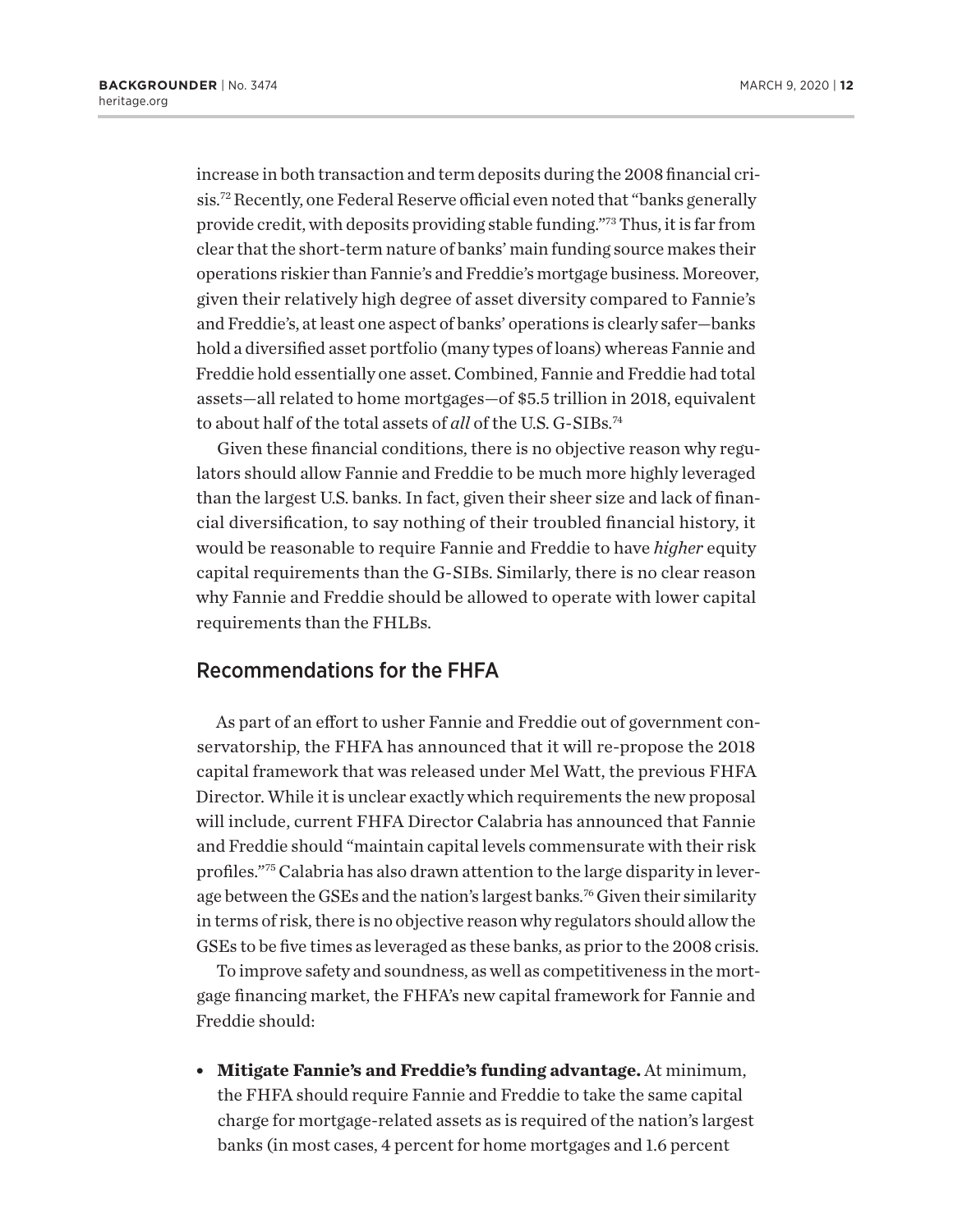for mortgage-backed securities). Applying the same risk-weighted capital scheme—the same 50 percent weight required of U.S. banks for residential mortgages, as well as the same 8 percent minimum capital ratio—would help to equalize the funding costs between banks and Fannie and Freddie.

- **Increase Fannie's and Freddie's capital requirements.** The FHFA should require Fannie and Freddie to meet the same 8 percent capital ratio required of large U.S. banks, and should also require additional capital buffers similar to the SLR and the CCB required of the G-SIBs. As an example, the FHFA could apply a 50 percent risk weight to Fannie's and Freddie's mortgage assets, and then require an 8 percent capital ratio, a 3 percent SLR, and a 2.5 percent CCB. Based on 2019 financial data, Fannie has approximately \$3.4 trillion in mortgage assets (including \$75.8 billion in off-balance-sheet exposures), and Freddie has approximately \$2.3 trillion in mortgage assets (including \$302 billion in off-balance-sheet exposures).77 This framework, therefore, would require Fannie and Freddie (combined) to have \$387 billion in equity capital. This figure represents 13.5 percent of the firms' risk-weighted assets, slightly below the average tier 1 capital ratio for the eight U.S. G-SIBs.
- **Increase Fannie's and Freddie's cash reserves.** Equity capital requirements necessitate that a company funds its operations with a certain amount of equity rather than debt. They do not, however, require the company to "hold" any type of asset in reserve to cover losses. For this reason, regulators typically require financial firms to hold reserves in the form of cash and highly liquid securities. The FHFA should require Fannie and Freddie to supplement their loss-absorbing capital by holding cash reserves similar to the nation's largest mortgage insurers. The companies could, for example, be required to hold up to half of their guarantee fees as a reserve against possible future losses for 10 years.
- **Implement a housing boom capital buffer.** Fannie and Freddie have regularly helped fuel lending for home purchases during boom periods when housing sales and prices are rapidly increasing. Because credit standards tend to ease during housing booms, Fannie and Freddie have typically helped to increase the amount of relatively riskier loans in the financial system. To mitigate this problem, the FHFA should apply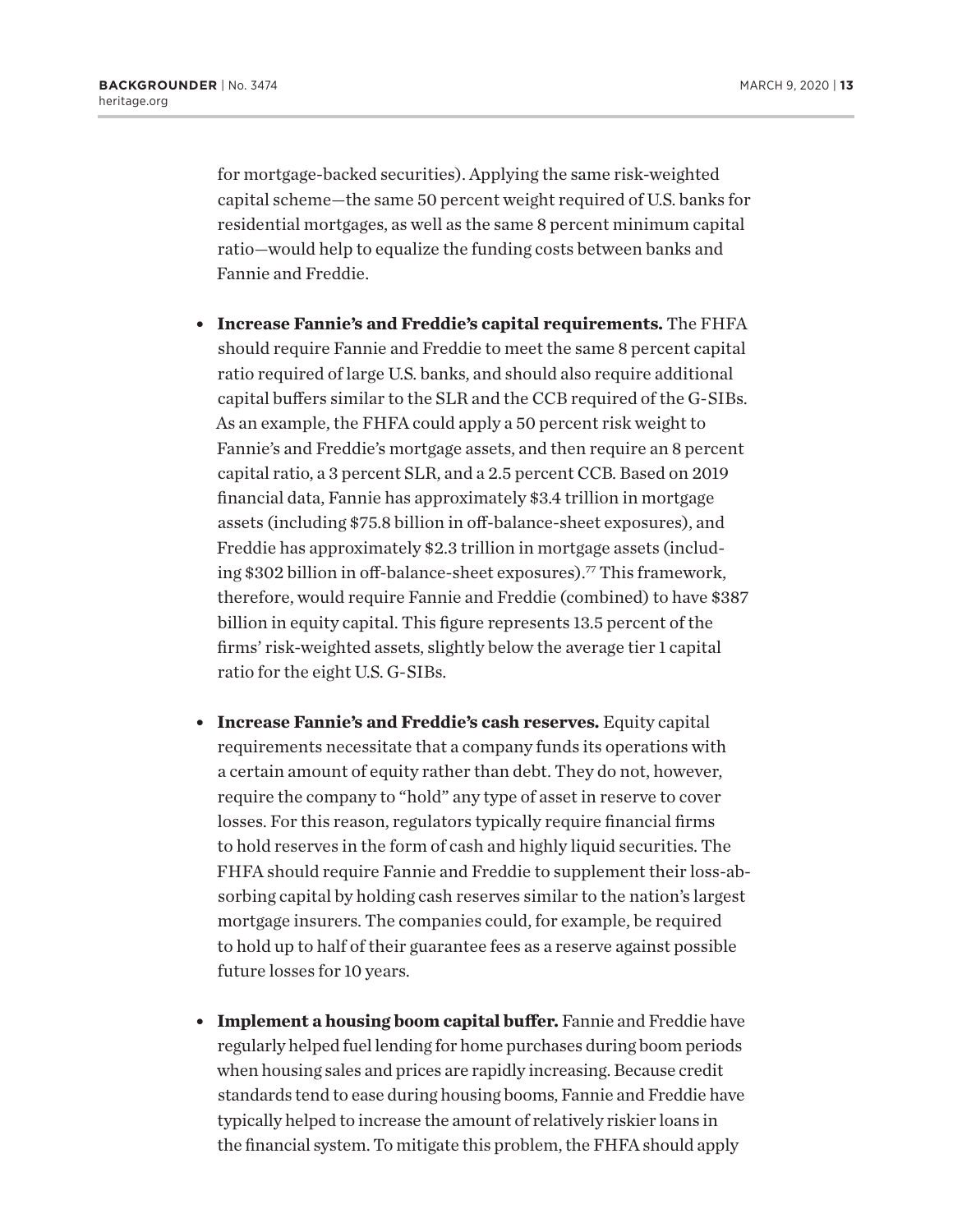a capital buffer that requires Fannie and Freddie to raise more capital during boom periods. For example, the FHFA could require Fannie and Freddie to automatically meet a higher capital ratio—of perhaps 1 or 2 percentage points—when home price growth breaches a fixed threshold, such as 50 percent above the long-term trend.

Though it is technically not part of the capital requirement framework, the FHFA should also create a formal receivership process to wind down Fannie and Freddie if they again become insolvent. Creating this process will provide the enforcement mechanism needed to ensure that any capital requirements truly protect the housing finance system, borrowers, and taxpayers from another prolonged recession and bailout of Fannie and Freddie. Without such a process, regulators will face enormous pressure to keep the insolvent firms afloat regardless of their financial condition and the risk they pose.

#### Conclusion

The Federal Housing Finance Agency is expected to re-propose a new regulatory capital framework for Fannie Mae and Freddie Mac in 2020. Given the Trump Administration's laudable goal of ending Fannie's and Freddie's government conservatorships, as well as the fact that the companies' capital requirements remain suspended, a new proposal is clearly warranted. The details of the new proposal remain unclear, but FHFA Director Calabria has often drawn attention to the large disparity in capital ratios between Fannie and Freddie and the nation's largest banks, as well as the companies' incredibly high leverage ratios.

The FHFA should move Fannie's and Freddie's capital requirements closer to the type of capital rules imposed on large U.S. banks, with a basic capital ratio and additional capital buffers similar to the SLR and the CCB required of the G-SIBs. The FHFA should also require Fannie and Freddie to supplement their loss-absorbing equity capital with cash reserves and other capital buffers. Finally, in addition to the new capital framework, the FHFA should move quickly to develop a formal receivership process for winding down Fannie and Freddie if they again become insolvent. These changes will better protect borrowers and taxpayers from the kind of economic collapse that occurred in 2008.

Norbert J. Michel, PhD, is Director of the Center for Data Analysis, of the Institute for Economic Freedom, at The Heritage Foundation.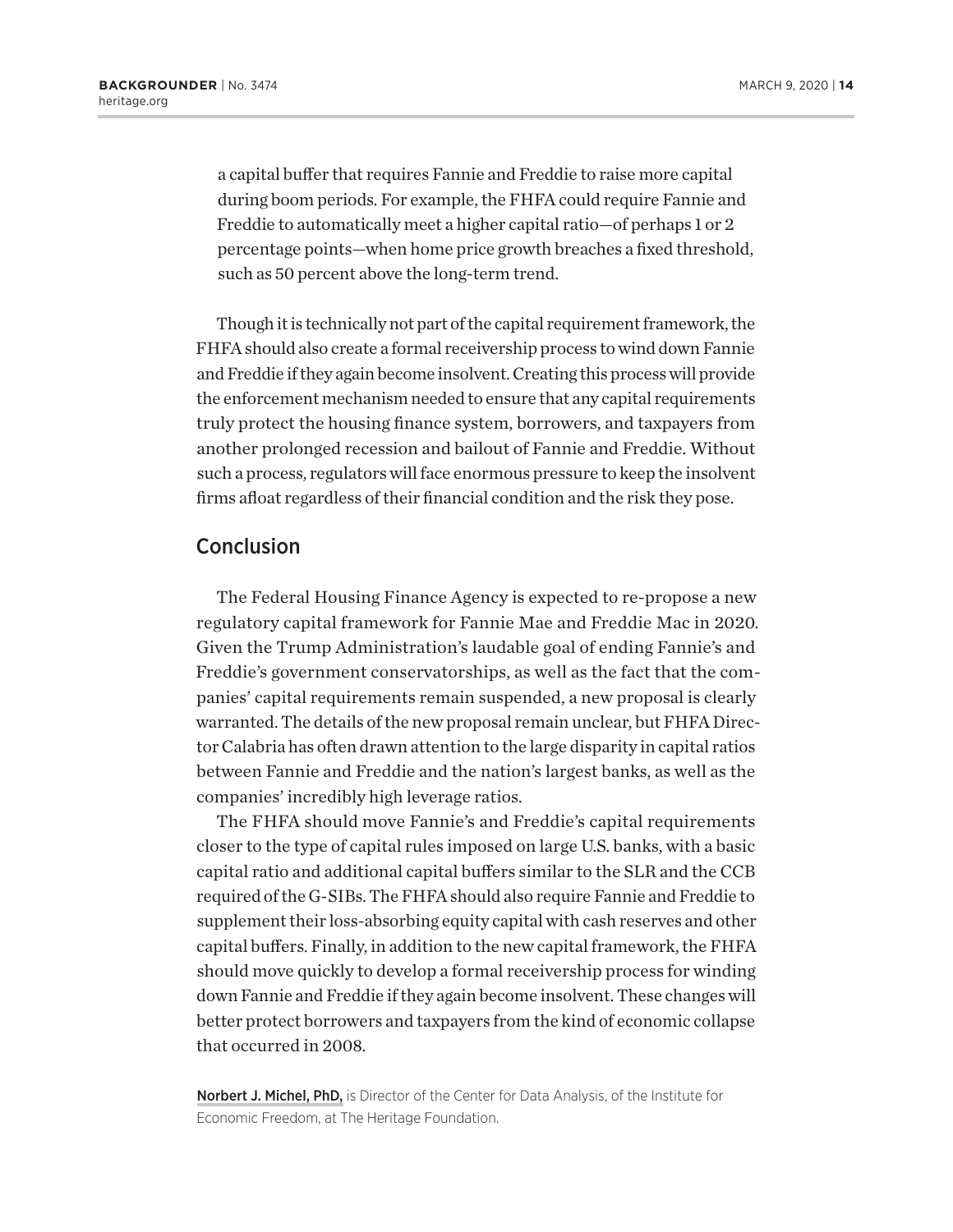# **Endnotes**

- 1. Hannah Lang, "FHFA Will Repropose Capital Rule For Fannie, Freddie," *American Banker*, November 19, 2019, https://www.americanbanker.com/news/ fhfa-will-re-propose-capital-rule-for-fannie-mae-freddie-mac (accessed January 27, 2020).
- 2. Mark Calabria, "Real Change Has Begun: Building Momentum For Lasting Housing Finance Reform," Federal Housing Finance Agency, remarks at SFA Residential Mortgage Finance Symposium, November 4, 2019, https://www.fhfa.gov/Media/PublicAffairs/Pages/Prepared-Remarks-of-Dr-Mark-A-Calabria-at-SFA-Residential-Mortgage-Finance-Symposium.aspx (accessed February 3, 2020), and Mark Calabria, "The Housing Finance System's Status Quo Is Over," remarks at Mortgage Bankers Association National Secondary Market Conference & Expo, May 20, 2019, https://www.fhfa.gov/ Media/PublicAffairs/Pages/Prepared-Remarks-of-Dr-Mark-A-Calabria-Director-of-FHFA-at-Mortgage-Bankers-Association-National-Secondary-Market-Conference-Expo-2019.aspx (accessed February 3, 2020).
- 3. Norbert J. Michel and John Ligon, "Basel III Capital Standards Do Not Reduce the Too-Big-to-Fail Problem," Heritage Foundation *Backgrounder* No. 2905, April 23, 2014, https://www.heritage.org/markets-and-finance/report/basel-iii-capital-standards-do-not-reduce-the-too-big-fail-problem.
- 4. U.S. Government Accountability Office, "Mortgage-Related Assets: Capital Requirements Vary Depending on Type of Asset," GAO-17-93, December 2016, https://www.gao.gov/assets/690/681647.pdf (accessed February 8, 2020).
- 5. U.S. Department of the Treasury, Office of the Comptroller of the Currency, "Regulatory Capital Rules: Regulatory Capital, Implementation of Basel III, Capital Adequacy, Transition Provisions, Prompt Corrective Action, Standardized Approach for Risk-weighted Assets, Market Discipline and Disclosure Requirements, Advanced Approaches Risk-Based Capital Rule, and Market Risk Capital Rule," Final Rule, Federal Register, Vol. 78, No. 198 (October 11, 2013), https://www.govinfo.gov/content/pkg/FR-2013-10-11/pdf/2013-21653.pdf (accessed February 8, 2020). Also see 12 CFR § 3.10.
- 6. The largest U.S. financial institutions use an approach that relies on both regulators' formulas and the firms' own internal models, so risk weights can vary from those in this example. See U.S. Government Accountability Office, "Mortgage-Related Assets."
- 7. Federal Deposit Insurance Corporation, "Risk Management Manual of Examination Policies," Section 2.1, April 2015, pp. 3 and 4, https://www.fdic.gov/ regulations/safety/manual/section2-1.pdf (accessed February 7, 2020).
- 8. U.S. Department of the Treasury, Office of the Comptroller of the Currency, "Liquidity Coverage Ratio Rule: Treatment of Certain Municipal Obligations as High-Quality Liquid Assets," Final Rule, *Federal Register*, Vol. 84, No. 108 (June 5, 2019), https://www.govinfo.gov/content/pkg/FR-2019-06-05/ pdf/2019-11715.pdf (accessed February 28, 2020).
- 9. 12 CFR, Subpart B–Capital Ratio Requirements and Buffers.
- 10. John Walter, "US Bank Capital Regulation: History and Changes Since the Financial Crisis," Federal Reserve Bank of Richmond *Economic Quarterly*, Volume 105, No. 1 (First Quarter 2019), pp. 20–25, https://www.richmondfed.org/-/media/richmondfedorg/publications/research/economic\_ quarterly/2019/q1/walter.pdf (accessed February 28, 2020), and DavisPolk, "Supplementary Leverage Ratio (SLR) Visual Memorandum," September 12, 2014, https://www.davispolk.com/files/09.12.14.Supplementary\_Leverage\_Ratio.pdf (accessed February 28, 2020).
- 11. Federal Housing Finance Agency, "Fact Sheet: Proposed Rule on Enterprise Capital," https://www.fhfa.gov/Media/PublicAffairs/ PublicAffairsDocuments/Proposed-Rule-Enterprise-Capital-Fact-Sheet.pdf (accessed February 3, 2020), and news release, "FHFA Issues Proposed Rule on Enterprise Capital," Federal Housing Finance Agency, June 12, 2018, https://www.fhfa.gov/Media/PublicAffairs/Pages/FHFA-Issues-Proposed-Rule-on-Enterprise-Capital.aspx (accessed March 3, 2020).
- 12. Federal Housing Finance Agency, "Enterprise Capital Requirements," Notice of Proposed Rulemaking, *Federal Register*, Vol. 83, No. 137 (July 17, 2018), p. 33312, https://www.govinfo.gov/content/pkg/FR-2018-07-17/pdf/2018-14255.pdf (accessed February 3, 2020).
- 13. According to the FHFA, "these portfolios now represent a small share of the Enterprises' overall risk exposure, and the proposed methodology for calculating market risk capital requirements is therefore simple and straightforward." Federal Housing Finance Agency, "Enterprise Capital Requirements," p. 33331.
- 14. Federal Housing Finance Agency, "Enterprise Capital Requirements," p. 33330.
- 15. The FHFA reports that the methods are similar to those in the Dodd–Frank Act stress test rules, the Basel capital rules, and the Federal Reserve's Comprehensive Capital Analysis and Review. Federal Housing Finance Agency, "Enterprise Capital Requirements," p. 33331.
- 16. Federal Housing Finance Agency, "Enterprise Capital Requirements," pp. 33337 and 33341.
- 17. Ibid., p. 33333. Because Fannie and Freddie charge guarantee fees "at a level to cover the lifetime cost of expected losses," the proposed framework does not require the companies to "hold capital for expected loss." Federal Housing Finance Agency, "Enterprise Capital Requirements," p. 33331.
- 18. Federal Housing Finance Agency, "Enterprise Capital Requirements," p. 33332.
- 19. Ibid., p. 33334. The charge is required of assets with credit risk or market risk.
- 20. Federal Housing Finance Agency, "Enterprise Capital Requirements," pp. 33378 and 33388.
- 21. Ibid., p. 33313. Some critics have pointed out that it is impossible to fully evaluate the proposal's models, data, and assumptions because the CCF was not publicly disclosed. See Hannah Lang, "The Latest GSE Capital Rule Is Hypothetical, But FHFA Gets Earful Anyway," *American Banker*, November 26, 2018, https://www.americanbanker.com/news/gse-capital-rule-is-hypothetical-but-fhfa-gets-earful-anyway (accessed February 3, 2020).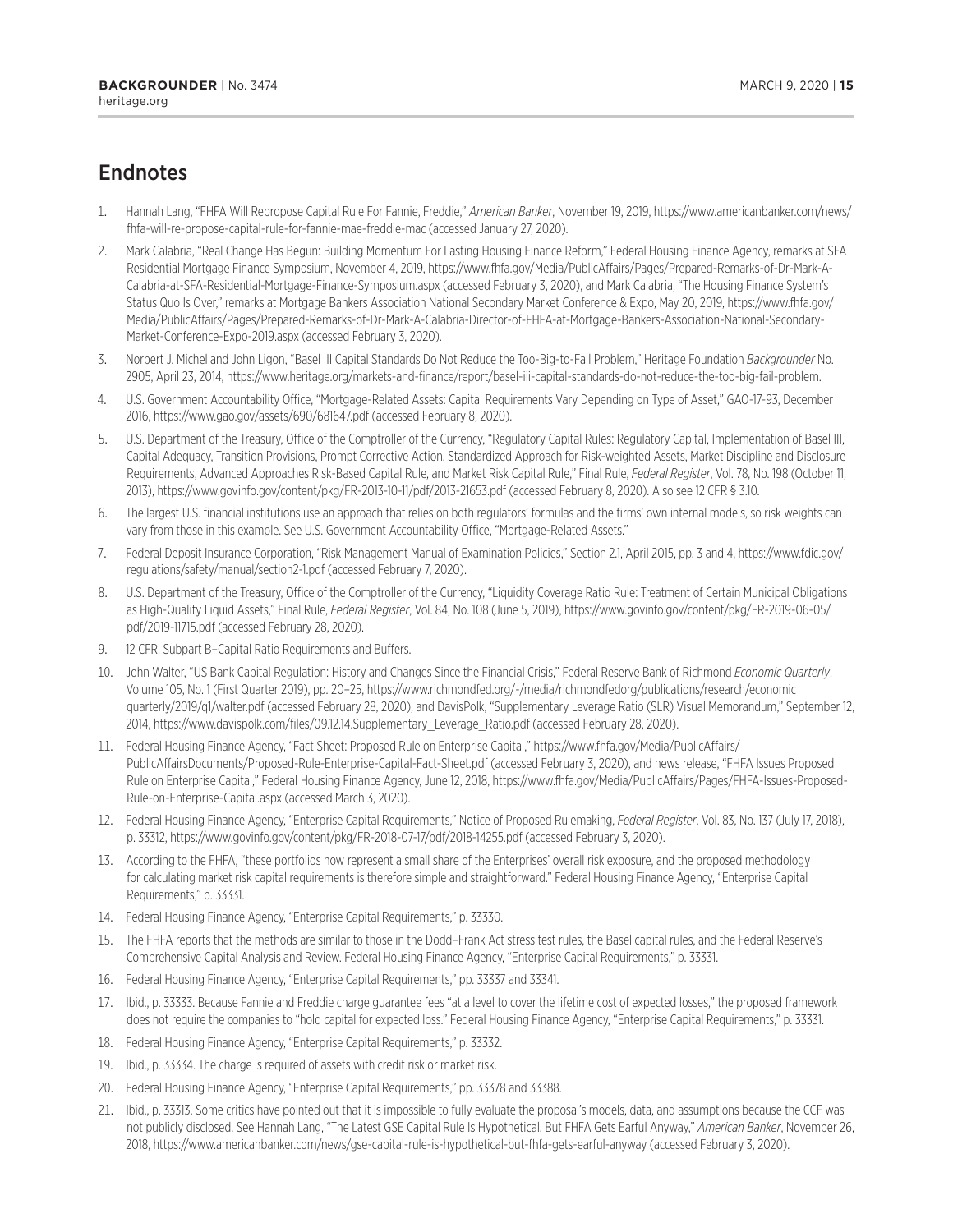- 22. Federal Housing Finance Agency, "Enterprise Capital Requirements," p. 33329.
- 23. Joel Griffith and Norbert J. Michel, "Revising the Preferred Stock Purchase Agreements of Fannie Mae and Freddie Mac May Be the Biggest GSE Bailout Yet," Heritage Foundation *Backgrounder* No. 3448, November 4, 2019, p. 5, https://www.heritage.org/sites/default/files/2019-11/BG3448.pdf.
- 24. These calculations use 2017 financial statement data to maintain consistency with the FHFA's initial proposal. The calculations are as follows: \$3.212 trillion\*0.5\*0.08 (for Fannie) plus \$2.093 trillion\*0.5\*0.08 (for Freddie). For Fannie's off-balance-sheet exposures (\$34.3 billion for credit losses and liquidity support), see U.S. Securities and Exchange Commission, "Form 10-K," Federal National Mortgage Association, for the fiscal year ended December 31, 2017, p. 123, https://www.fanniemae.com/resources/file/ir/pdf/quarterly-annual-results/2017/10k\_2017.pdf (accessed February 28, 2020). For Freddie's off-balance-sheet exposures (\$223.1 billion for credit losses and liquidity guarantees), see U.S. Securities and Exchange Commission, "Form 10-K," Federal Home Loan Mortgage Corporation, for the fiscal year ended December 31, 2017, p. 192, http://www.freddiemac.com/investors/ financials/pdf/10k\_021518.pdf (accessed February 28, 2020).
- 25. Loss reserve requirements for insurance companies tend to vary because they are established at the state level.
- 26. MGIC Investment Corporation, *2018 Annual Report*, p. 5, https://mtg.mgic.com/static-files/03815975-995c-467a-89de-47595fec79ac (accessed February 7, 2020).
- 27. Scott E. Harrington, "The Financial Crisis, Systemic Risk, and the Future of Insurance Regulation," National Association of Mutual Insurance Companies *Issue Analysis*, September 2009, p. 8, https://content.naic.org/sites/default/files/inline-files/topics\_white\_paper\_namic\_1.pdf (accessed February 7, 2020).
- 28. The Housing and Economic Recovery Act of 2008 gives the FHFA Director the authority to "establish risk-based capital requirements for the enterprises to ensure that the enterprises operate in a safe and sound manner, maintaining sufficient capital *and reserves* to support the risks that arise in the operations and management of the enterprises." (Emphasis added.) 12 U.S. Code § 4611(a)(1).
- 29. The FHFA may "at the discretion of the Director, be appointed conservator or receiver for the purpose of reorganizing, rehabilitating, *or winding up the affairs of a regulated entity*." (Emphasis added.) 12 U.S. Code § 4617(a)(2). Also see Joel Griffith and Norbert J. Michel, "Revising the Preferred Stock Purchase Agreements of Fannie Mae and Freddie Mac May Be the Biggest GSE Bailout Yet," Heritage Foundation *Backgrounder* No. 3448, November 4, 2019, https://www.heritage.org/sites/default/files/2019-11/BG3448.pdf.
- 30. The original Basel capital rules for banks contributed to the 2008 financial crisis because regulators failed to properly measure risk for mortgagebacked securities. See Norbert J. Michel and John Ligon, "Basel III Capital Standards Do Not Reduce the Too-Big-to-Fail Problem," Heritage Foundation *Backgrounder* No. 2905, April 23, 2014, https://www.heritage.org/markets-and-finance/report/basel-iii-capital-standards-do-not-reduce-the-too-bigfail-problem.
- 31. Federal Housing Finance Agency, "Enterprise Capital Requirements," p. 33315.
- 32. Ibid.
- 33. Congressional Budget Office, "Measuring the Capital Positions of Fannie Mae and Freddie Mac," June 2006, p. 17, https://www.cbo.gov/sites/default/ files/109th-congress-2005-2006/reports/06-23-fanniefreddie.pdf (accessed February 3, 2020).
- 34. American Land Title Association, "OFHEO Classifies Fannie Mae as Significantly Undercapitalized for Fourth Quarter 2004 and Adequately Capitalized for First Quarter 2005," May 19, 2005, https://www.alta.org/news/news.cfm?20050519-OFHEO-Classifies-Fannie-Mae-As-Significantly-Undercapitalized-For-Fourth-Quarter-2004-And-Adequately-Capitalized-For-First-Quarter-2005 (accessed February 3, 2020), and Securities and Exchange Commission, "Office of the Chief Accountant Issues Statement on Fannie Mae Accounting," December 15, 2004, https://www.sec.gov/news/ press/2004-172.htm (accessed February 3, 2020).
- 35. Office of Federal Housing Enterprise Oversight, "Fannie Mae and Freddie Mac Capital," Mortgage Market Note 08-2, July 17, 2008, https://www.fhfa. gov/PolicyProgramsResearch/Research/PaperDocuments/20080717\_MMNote\_08-2\_N508.pdf (accessed February 3, 2020). The Office of Federal Housing Enterprise Oversight, created in 1992, was an independent regulator within the U.S. Department of Housing and Urban Development. In 2008, the Housing and Economic Recovery Act combined the OFHEO and the Federal Housing Finance Board (the independent regulator of the Federal Home Loan Banks) to form the new FHFA.
- 36. Office of Federal Housing Enterprise Oversight, "Fannie Mae and Freddie Mac Capital."
- 37. Ibid.
- 38. Historically, credit standards have tended to ease during housing booms. Tobias Peter and Edward Pinto, "Mortgage Default Risk: A Better Replacement for the QM Rule's Debt-to-Income Ratios than the APOR Rate Spread," American Enterprise Institute Housing Center, February 5, 2020, https://www.aei.org/wp-content/uploads/2020/02/CFPB-QM-Patch-Is-the-APOR-Rate-Spread-A-Good-a-Predictor-Of-Risk-2.5.20-FINAL.pdf (accessed February 5, 2020). As Peter and Pinto explain, federal regulators could, alternatively, mitigate this pro-cyclicality by moving to a stressed mortgage default rate (MDR) to replace debt-to-income limits.
- 39. At the peak of the housing market in the second quarter of 2006, the national Case-Shiller home price index was 84 percent above its long-term trend. Norbert Michel, John P. Lajaunie, Shari Lawrence, and Ronnie Fanguy, "Home Equity Lines of Credit and the Unemployment Rate: Have Unemployed Consumers Borrowed Themselves into the Next Financial Crisis?" *Journal of Banking and Finance*, Vol. 47 (October 2014), pp. 147–154.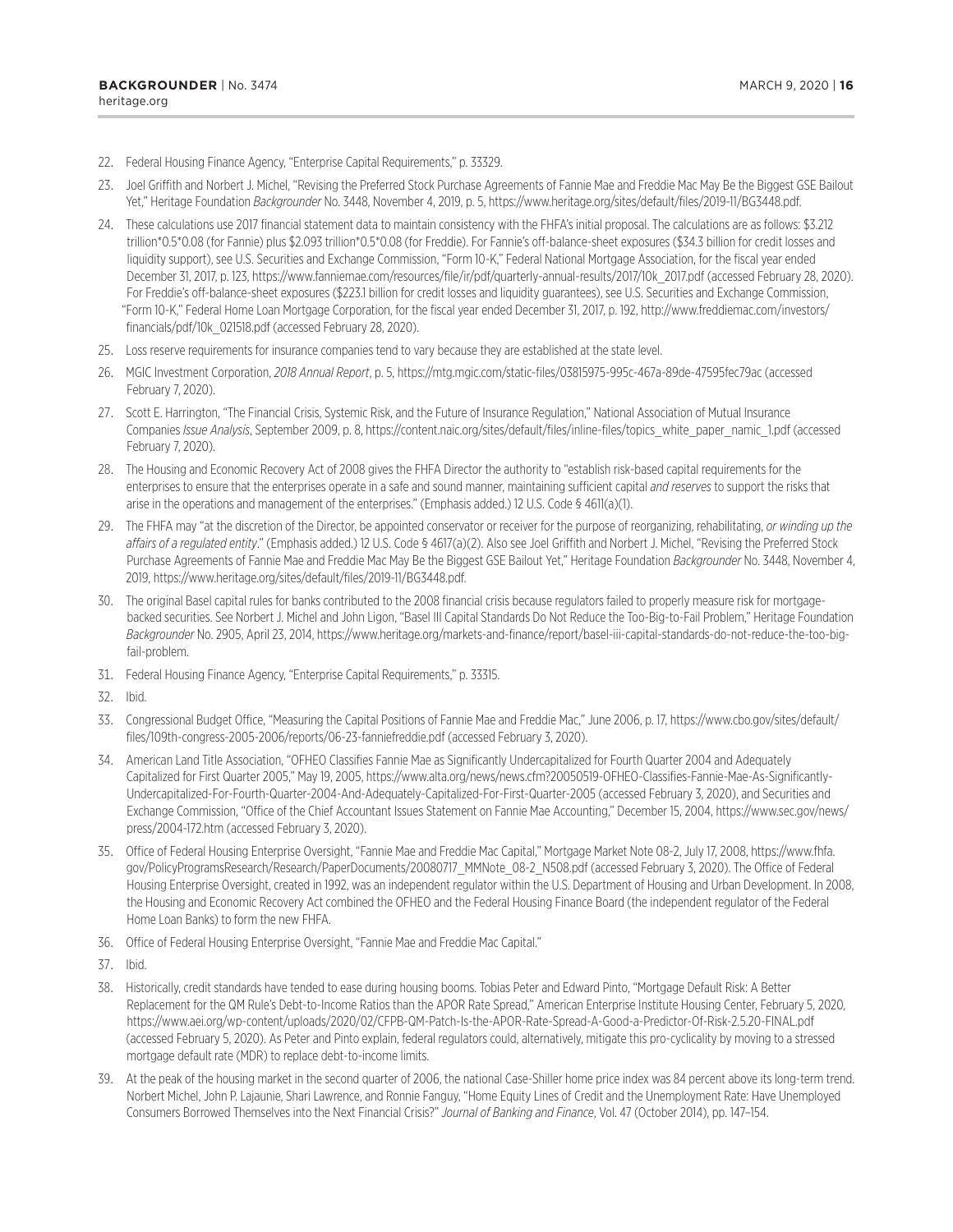- 40. The Basel III capital rules include a counter-cyclical capital buffer, but the Federal Reserve has yet to impose this regulation on U.S. banks. The Fed, has, however, outlined its objectives for this capital buffer and the factors that will influence the requirements. See Randall Quarles, "Frameworks for the Countercyclical Capital Buffer," Board of Governors of the Federal Reserve System, March 29, 2019, https://www.federalreserve.gov/newsevents/ speech/quarles20190329a.htm (accessed February 7, 2020).
- 41. By law, Fannie and Freddie had to meet the larger of a risk-based requirement or a minimum capital requirement of 2.5 percent of their total assets, and they were allowed to take a 0.45 percent capital charge for holding their own mortgage-backed securities. Congressional Budget Office, "Measuring the Capital Positions of Fannie Mae and Freddie Mac," p. 17.
- 42. The 60-to-1 ratio refers to year-end 2007 capital levels for Fannie and Freddie. During conservatorship, with essentially no equity, Fannie and Freddie have been operating more highly leveraged. Prior to 1992, when capital requirements were first established, Fannie and Freddie were typically highly leveraged as well, with total equity ratios less than 2 percent (approximately 60 to 1) in some years. See, for instance, Federal National Mortgage Association, "Information Statement," February 16, 1993, p. 14, https://www.fanniemae.com/resources/file/ir/pdf/info-statements/infostmtfeb1993.pdf (accessed March 2, 2020).
- 43. The system was created by the 1932 Federal Home Loan Bank Act. See 12 U.S. Code § 1421.
- 44. These four large financial institutions account for nearly a quarter of the FHLBs' total advances. See Federal Housing Finance Agency, *Report to Congress*, 2018, p. 14, https://www.fhfa.gov/AboutUs/Reports/ReportDocuments/FHFA\_2018\_Report-to-Congress.pdf (accessed January 27, 2020).
- 45. Federal Housing Finance Agency, *Report to Congress*, pp. 9 and 10.
- 46. Ibid., p. 13.
- 47. See 12 U.S. Code § 1426. Also see Federal Housing Finance Agency, "Federal Home Loan Bank Capital Requirements," Final Rule, *Federal Register*, Vol. 84, No. 34 (February 20, 2019), pp. 5308–5333, https://www.govinfo.gov/content/pkg/FR-2019-02-20/pdf/2018-27918.pdf (accessed January 29, 2020).
- 48. Federal Housing Finance Agency, "Federal Home Loan Bank Capital Requirements," p. 5326.
- 49. Federal Housing Finance Agency, *Report to Congress*, p. 13. Though the FHLBs are required to meet certain statutory minimums, they are governed by a risk-based capital framework that accounts for credit, market, and operational risks. Federal Housing Finance Agency, "Federal Home Loan Bank Capital Requirements," pp. 5326–5333.
- 50. In most cases, banks are supervised and examined by more than one regulator, but the Federal Reserve oversees bank holding companies, the FDIC regulates state-chartered banks, and the Office of the Comptroller regulates federally chartered banks. See David R. Burton and Norbert J. Michel, "Financial Institutions: Necessary for Prosperity," Heritage Foundation *Backgrounder* No. 3108, April 14, 2016, https://www.heritage.org/markets-andfinance/report/financial-institutions-necessary-prosperity.
- 51. Federal Deposit Insurance Corporation, "Fact Sheet: Overview of the Community Bank Leverage Ratio Framework," September 17, 2019, https://www. fdic.gov/regulations/resources/cbi/cblr-facts.pdf (accessed February 6, 2020).
- 52. Federal Deposit Insurance Corporation, *Risk Management Manual of Examination Policies*, Section 2.1, p. 3.
- 53. In 2011, the Basel Committee on Banking Supervision came up with a set of financial indicators to identify G-SIBs. See Basel Committee on Banking Supervision, "Global Systemically Important Banks: Updated Assessment Methodology and the Higher Loss Absorbency Requirement," July 2013, https://www.bis.org/publ/bcbs255.pdf (accessed January 29, 2020).
- 54. The eight American GSIBs are (1) JPMorgan Chase, (2) Citigroup, (3) Bank of America, (4) Goldman Sachs, (5) Wells Fargo (6) Morgan Stanley, (7) State Street, and (8) Bank of New York Mellon.
- 55. For the rules applied to (among others) bank holding companies that are G-SIBs (and regulated by the Federal Reserve) see 12 CFR Part 217–Capital Adequacy Of Bank Holding Companies, Savings and Loan Holding Companies, and State Member Banks (Regulation Q), https://www.law.cornell.edu/ cfr/text/12/part-217 (accessed January 29, 2020).
- 56. Kansas City Federal Reserve, *Bank Capital Analysis*, June 30, 2019, https://www.kansascityfed.org/~/media/files/publicat/banking/bca/bank%20 capital%20analysis\_june%2030%202019.pdf?la=en (accessed January 29, 2020).
- 57. Ibid. For the formal regulatory definition of common equity tier 1 capital implemented by the Federal Reserve, the main component of which is common equity, see 12 CFR § 217.20(b).
- 58. Author's calculations based on the banks' annual reports.
- 59. Bank of America, *2018 Annual Report*, p. 104, http://www.annualreports.com/HostedData/AnnualReports/PDF/NYSE\_BAC\_2018.pdf (accessed January 29, 2020), and JP Morgan Chase & Co., *2018 Annual Report*, p. 152, https://www.jpmorganchase.com/corporate/investor-relations/document/ annualreport-2018.pdf (accessed January 29, 2020).
- 60. JP Morgan Chase & Co., *2018 Annual Report*, p. 114.
- 61. Ibid., p. 40.
- 62. Bank of America, *2018 Annual Report*, p. 67.